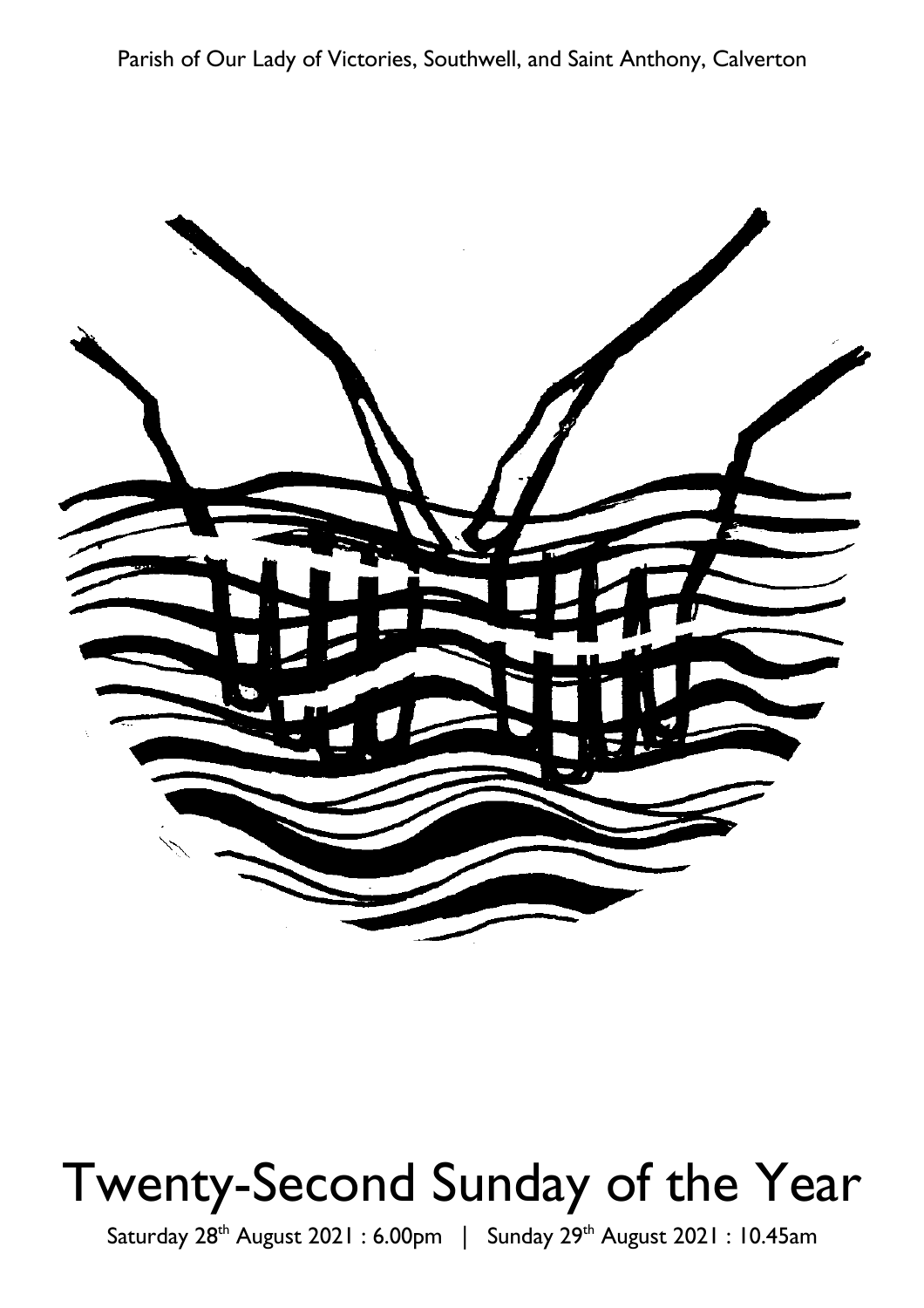In order to comply with the Bishop's guidelines on celebrating Masses in the covid-19 period there'll be some differences in that way we come to Mass and the way Mass is celebrated. These were outlined to you when you book for Mass, and are detailed in the parish newsletter. Please take a few moments before Mass to remind yourself of these guidelines, and please follow these directions, recognise that those stewards asking you to follow the directions are volunteers themselves:

- $\Phi$  Please don't attend if you show any symptoms of covid-19;
- $\overline{∗}$  Try to arrive no earlier than half an hour before Mass, and no later than ten minutes before Mass, to allow time for each person to enter one-by-one;
- **※** Please wait outside church if the narthex (lobby) isn't empty to enter:
- $\Phi$  Entry will be via the main door of the church;
- $\overline{v}$  Ensure you bring a mask to wear throughout the time in church (which is strongly recommended) except when receiving Holy Communion;
- $\Phi$  Please use the hand-sanitiser (provided) on arrival;
- **※** Please take one of these Mass Sheets, and a Newsletter, and take them home with you after Mass;
- $\Phi$  Put your weekly offering into the basket in the narthex;
- $\overline{∗}$  There won't be any holy water available, the repository will be closed, and there are no Catholic papers currently available;
- $\Phi$  Please sit on the seat to which you are directed, following the (marked) one-way system. Seating will be from the front of church first, and parishioners will be seated at one-and-a-halfmetre intervals (in Southwell it might be possible to seat couples next to each other, and families in a single pew; in Calverton the chairs have been laid out singularly, and so each person, except for babes-in-arms, will be at a one-and-a-halfmetre distance from the next person);
- $\overline{∗}$  Please avoid any contact with other parishioners; please don't speak before Mass unless necessary;
- $\Phi$  Only the disabled toilet will be available for use, and only if absolutely necessary. If you do use the toilet, please do so before you are seated, and then go to your seat (in Southwell, by exiting the church hall lobby, walking around the side of the church, and re-entering the church through the main door, following the one-way system);
- \* Windows and doors will be open to enable as much ventilation as possible;
- $\Phi$  During Mass there are some differences in the celebration, in particular:
	- o There will be no congregational singing;
	- o Responses will be made with quiet voices;
	- o There will be no ministries (eg altar servers, readers);
	- o There will be no sign of peace;
- ₩ When receiving Holy Communion please follow the one-way system, and allow plenty of space between you and the person in front:
- \* Whether leaving church at the end of Mass please follow the one-way system, out into the car park (in Southwell, through the parish hall lobby) and please leave immediately.

As the start of Mass all STAND, and with Father Simon proclaim the entrance antiphon.

#### Cf. Psalm 85:3.5

Have mercy on me, O Lord, for I cry to you all the day long. O Lord, you are good and forgiving, full of mercy to all who call to you.

## **Entrance Rites**

In the name of the Father, and of the Son, and of the Holy Spirit. Amen

The grace of our Lord Jesus Christ, and the love of God, and the communion of the Holy Spirit be with you all.

And with your spirit.

Brothers and sisters, let us acknowledge our sins, and so prepare ourselves to celebrate the sacred mysteries.

I confess to almighty God, and to you, my brothers and sisters, that I have greatly sinned, in my thoughts and in my words, in what I have done and in what I have failed to do, through my fault, through my fault, through my most grievous fault; therefore I ask blessed Mary ever-Virgin, all the Angels and Saints, and you, my brothers and sisters, to pray for me to the Lord our God.

May almighty God have mercy on us, forgive us our sins, and bring us to everlasting life.

Amen.

Lord, have mercy. Lord, have mercy. Christ, have mercy. Christ, have mercy. Lord, have mercy. Lord, have mercy.

Glory to God in the highest,

and on earth peace to people of good will. We praise you, we bless you, we adore you, we glorify you, we give you thanks for your great glory, Lord God, heavenly King, O God, almighty Father. Lord Jesus Christ, Only Begotten Son, Lord God, Lamb of God, Son of the Father, you take away the sins of the world, have mercy on us; you take away the sins of the world, receive our prayer; you are seated at the right hand of the Father, have mercy on us. For you alone are the Holy One, you alone are the Lord, you alone are the Most High, lesus Christ, with the Holy Spirit, in the glory of God the Father. Amen.

At the end of the Collect all respond:

... God for ever and ever. Amen. All SIT.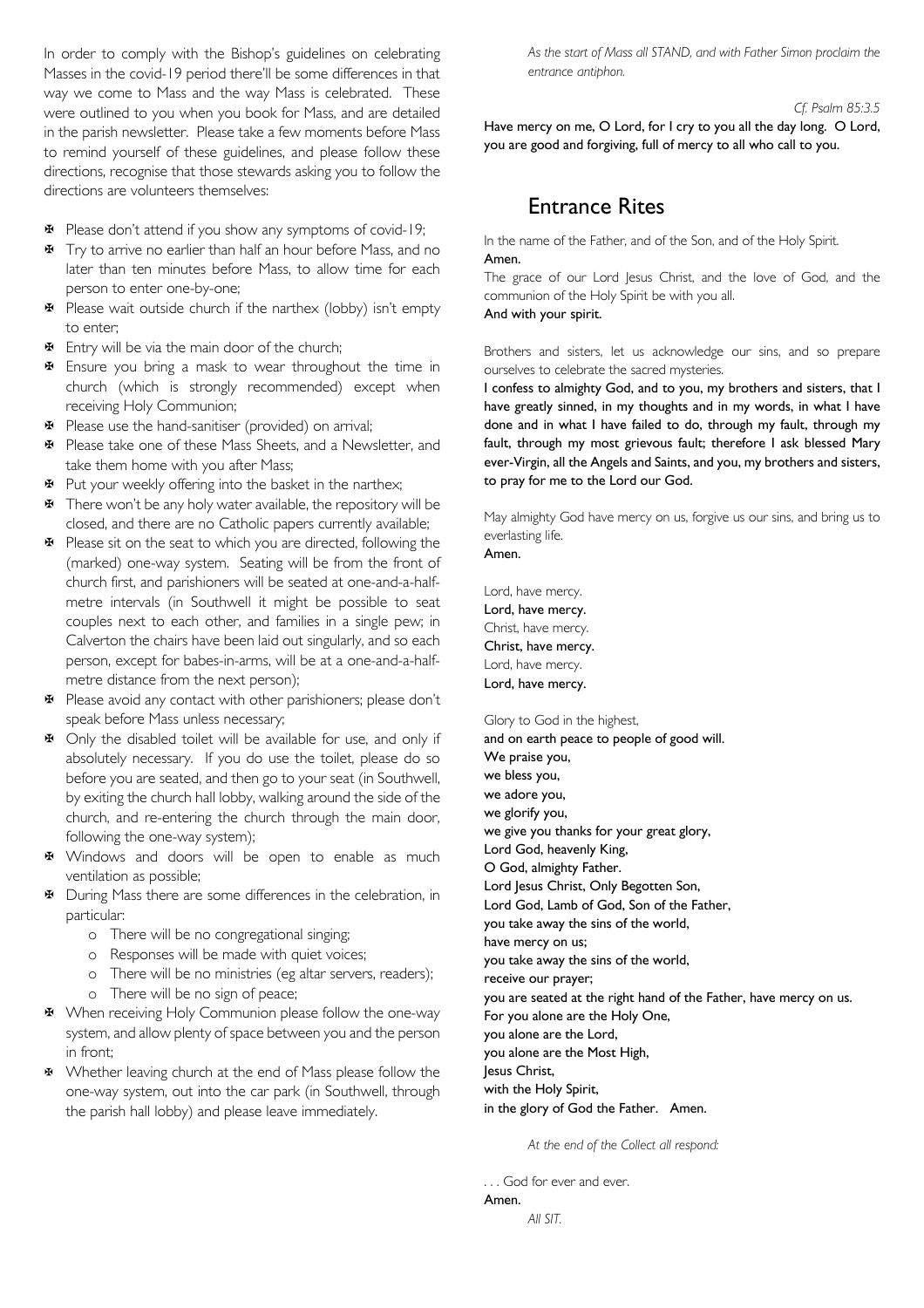# Liturgy of the Word

The first reading is taken from the book of Deuteronomy (4:1-2.6-8): Observe these laws and customs, that you may have life.

#### The word of the Lord. Thanks be to God.

The responsorial is taken from Psalm 14(15):2-5:

#### The just will live in the presence of the Lord.

The second reading is taken from the letter of James (1:17-18.21-22.27): Accept and submit to the word.

#### The word of the Lord. Thanks be to God.

All STAND.

The Gospel Acclamation is sung by Father Simon alone.

The Gospel is taken from Saint Mark (7:1-8.14-15.21-23): You put aside the commandment of God, to cling to human traditions.

### The Lord be with you. And with your spirit. A reading from the holy Gospel according to Mark. Glory to you, O Lord.

At the end of the Gospel:

### The Gospel of the Lord. Praise to you, Lord Jesus Christ.

All SIT for the homily, preached by Father Simon.

All STAND as we proclaim our Profession of Faith:

I believe in one God, the Father almighty, maker of heaven and earth, of all things visible and invisible.

I believe in one Lord Jesus Christ, the Only Begotten Son of God, born of the Father before all ages. God from God, Light from Light, true God from true God, begotten, not made, consubstantial with the Father; through him all things were made. For us men and for our salvation he came down from heaven, and by the Holy Spirit was incarnate of the Virgin Mary, and became man. For our sake he was crucified under Pontius Pilate, he suffered death and was buried, and rose again on the third day in accordance with the Scriptures. He ascended into heaven and is seated at the right hand of the Father. He will come again in glory to judge the living and the dead and his kingdom will have no end.

I believe in the Holy Spirit, the Lord, the giver of life, who proceeds from the Father and the Son, who with the Father and the Son is adored and glorified, who has spoken through the prophets.

I believe in one, holy, catholic and apostolic Church. I confess one baptism for the forgiveness of sins and I look forward to the resurrection of the dead and the life of the world to come. Amen.

# Liturgy of the Eucharist

As the gifts are prepared all respond:

Blessed are you, Lord God of all creation, for through your goodness we have received the bread we offer you: fruit of the earth and work of human hands, it will become for us the bread of life. Blessed he God forever

Blessed are you, Lord God of all creation, for through your goodness we have received the wine we offer you: fruit of the vine and work of human hands, it will become our spiritual drink. Blessed be God for ever.

After the altar and gifts have been prepared all STAND:

Pray brothers and sisters, that my sacrifice and yours may be acceptable to God, the almighty Father.

May the Lord accept the sacrifice at your hands, for the praise and glory of his name, for our good and the good of all his holy Church.

After the Prayer over the Offerings the Preface begins:

The Lord be with you. And with your spirit. Lift up your hearts. We lift them up to the Lord. Let us give thanks to the Lord our God. It is right and just.

At the end of the Preface:

Holy, Holy, Holy Lord God of hosts. Heaven and earth are full of your glory. Hosanna in the highest. Blessed is he who comes in the name of the Lord. Hosanna in the highest.

The congregation is invited to SIT during the Eucharistic Praver.

During the Eucharistic Prayer.

The mystery of the Faith:

When we eat this Bread and drink this Cup. we proclaim your Death, O Lord, until you come again.

At the end of the Eucharistic Prayer:

Through him. and with him. and in him. O God, almighty Father, in the unity of the Holy Spirit, all glory and honour is yours, for ever and ever. Amen.

**AII STAND**